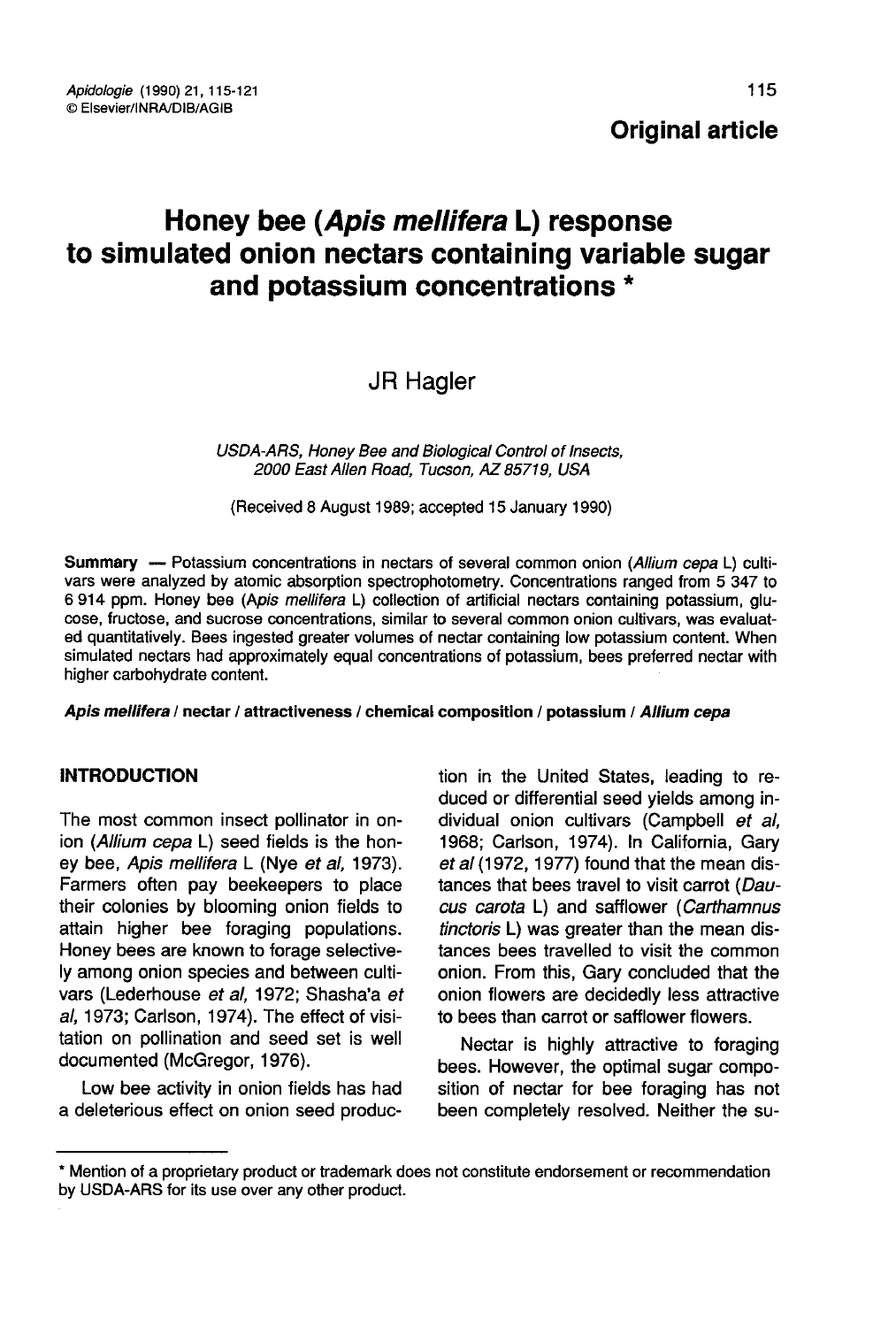crose/hexose ratio, nor any other single aspect of nectar sugar composition appears to exclusively determine the foraging behavior of these pollinators. The 3 major sugars in nectars are sucrose, glucose, and fructose, all of which are acceptable to bees. Wykes (1952a,b) determined that bees prefer a balanced nectar, consisting of equal amounts of sucrose, glucose, and fructose. Percival (1961) stated that balanced nectars are uncommon in nature. Waller (1972) disputed Wykes' claim that bees prefer balanced nectar by showing that bees prefer a sucrose-rich diet. He conducted bioassays to evaluate bee responses to sugar solutions of various fructose, glucose, and sucrose ratios and found that mixtures containing equal concentrations of fructose and glucose were readily accepted by bees. Onion nectar is hexose dominant with 53-56% fructose, 40-43% glucose, and only 4% sucrose (Waller, 1974). Thus, although sugar ratios in onion nectar are not optimal for bees, the results of Waller suggest that these ratios should not inhibit the collection of onion nectar.

Barker and Lehner (1974a,b) showed that starved honey bees would fill their crops with sucrose, glucose, and fructose when each was offered singly, but that a mixture of sucrose with a hexose sugar caused even greater loading. The general conclusion, from these studies using artificial flowers, is that bees prefer a sucroserich nectar, but they will accept a variety of sugar types and concentrations.

Other substances may have a deterrent effect on potential insect visitors. For example, Waller et al (1972) found that bee foraging was inversely proportional to the potassium content. Waller determined that onion nectar is high in potassium content and concluded that these high potassium levels are the primary factor limiting successful bee pollination of onions.

This study was designed to determine the attractiveness to bees of the known concentrations of sucrose, glucose, and fructose (Hagler et al, 1990) in combination with known potassium concentrations found in 6 onion cultivars.

# MATERIALS AND METHODS

The sucrose, glucose, and fructose compositions of nectar from the onion cultivars used in this test were determined by gas chromatography analysis (Hagler et al, 1990). A summary of these cultivar sugar compositions is presented in table I.

Nectar samples from 5 blooming A cepa cultivars were collected in 2-μl micropipettes on 20 April 1986. All samples were immediately frozen and maintained in a freezer at -22 °C until analyzed for potassium. In March 1987, each 2-μl sample was diluted to 5 ml with 1 000 ppm sodium chloride (NaCl) solution. Potassium content was determined by atomic absorption spectrophotometry using a Perkin-Elmer® Model 5 000 double-beam atomic absorption spectrophoto meter with a wavelenght of 266.5-nm. The absorbance was displayed as the mean of 3 readings with a 2.0 s integration time. The signal was recorded on a Model 056 strip-chart recorder at 2 mV full-scale.

Data were analyzed by analysis of variance (ANOVA) to determine differences between cultivars. A Tukey's multiple mean comparison determined significant differences among cultivars (Steel and Torrie, 1980).

Six different simulated onion "nectars" were formulated to mimic the fructose, glucose, sucrose, and potassium compositions of the 6 onion cultivars (Note: nectar from Delta Giant, the Allium cepa  $x$  (A fistulosum  $x$  A cepa) cross, was unavailable, so potassium concentration data obtained by Waller (1974) for an A fistulosum x A cepa cross were used (ie 1 269 ppm).

Foraging bioassays were conducted from 26-28 February 1988 in a 8.5 x 6.7 x 3.0 m plastic greenhouse (24 °C, 45% RH) at the Carl Hayden Bee Research Center, Tucson, Arizona. Prior to each test, bees from 2 colonies were trained to forage at artificial flower feeders (Waller, 1972). Six feeders similar to those de-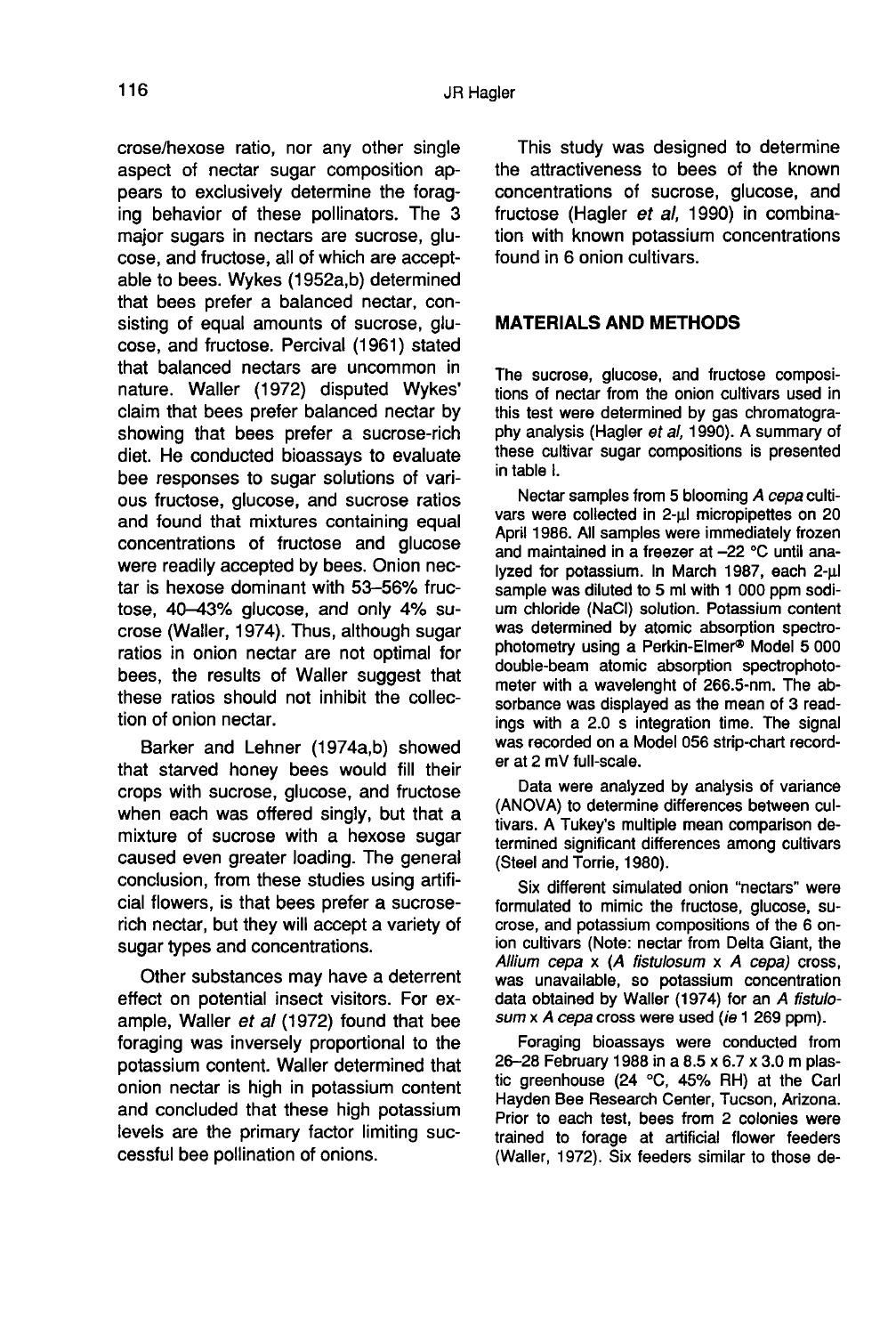| Cultivar           | Fructose <sup>a</sup><br>$(\mu g/\mu l)$ | Glucose<br>$(\mu g/\mu l)$ | Sucrose<br>$(\mu g/\mu l)$ | Total<br>Carbohydrate<br>$(\mu g/\mu l)$ |
|--------------------|------------------------------------------|----------------------------|----------------------------|------------------------------------------|
| <b>TEG 502 prr</b> | 206.5                                    | 188.8                      | 23.7                       | 418.9                                    |
| Creole             | 205.8                                    | 168.4                      | 15.6                       | 389.7                                    |
| Delta Giant        | 190.6                                    | 182.1                      | 63.1                       | 435.7                                    |
| Bermuda            | 163.5                                    | 171.3                      | 26.2                       | 361.0                                    |
| Grano              | 146.2                                    | 134.0                      | 38.1                       | 318.3                                    |
| <b>TEG 1015Y</b>   | 141.8                                    | 128.8                      | 31.7                       | 302.4                                    |

Table I. Mean carbohydrate composition of tested artificial onion nectars a. a The sugar levels presented here were determined from a previous experiment (Hagler et al, 1990).

scribed by Inouye and Waller (1984) were used in each test. A feeder consisted of seven 0.9 ml vials held together with a rubber band and covered by a 3 mm thick blue plastic disc (3.6 cm diameter) with 1 mm openings over each of the 6 peripheral vials. Test solutions (0.5 ml) were placed in each of the peripheral vials and bees were given simultaneous access to the solutions through sections of 20-μl disposable VWR® micropipets that extended from the bottom of each vial to 2 mm above the plastic top.

The 6 artificial onion nectars were placed randomly within each artificial flower. Each flower was evenly spaced around a circular table that was mechanically rotated at a rate of 2 revolutions/min to prevent the bees from using position as a foraging cue. Six artificial flowers were replicated in 5 trials. Bees were allowed to forage on an artificial flower until 1 of the 6 vials was empty. The foraging activity for the other vials was determined by measuring the remain-<br>ing solution with a 1 cm<sup>3</sup> disposable syringe.

Bees were quickly recruited to the artificial flowers. Discrimination among the test solutions was less effective when the density of foragers exceeded 1 or 2 bees per artificial flower. To maintain an optimal forager density, individual artificial flowers were covered with galvanized wire cloth cone (3.2 mesh/cm) after 2 bees began foraging on individual flowers. Bees that had imbided to satiation could leave through the top of the cone, then the cones were raised to admit additional foragers.

Data were analyzed by ANOVA to determine bee preferences. Significant foraging differences between the nectars were determined by Tukey's multiple mean comparison test (Steel and Torrie, 1980).

## RESULTS

#### Potassium analysis

Potassium concentrations from 5 common onion nectars ranged from 5 347 ppm (TEG 502 prr) to 6 914 ppm (TEG 1015Y) (table II). Only TEG 502 prr and TEG 1015Y contained significantly different potassium concentrations. Three of the cultivars, Creole, Grano and Bermuda, possessed similar potassium concentrations of 6 340, 5 929 and 5 927 ppm, respectively.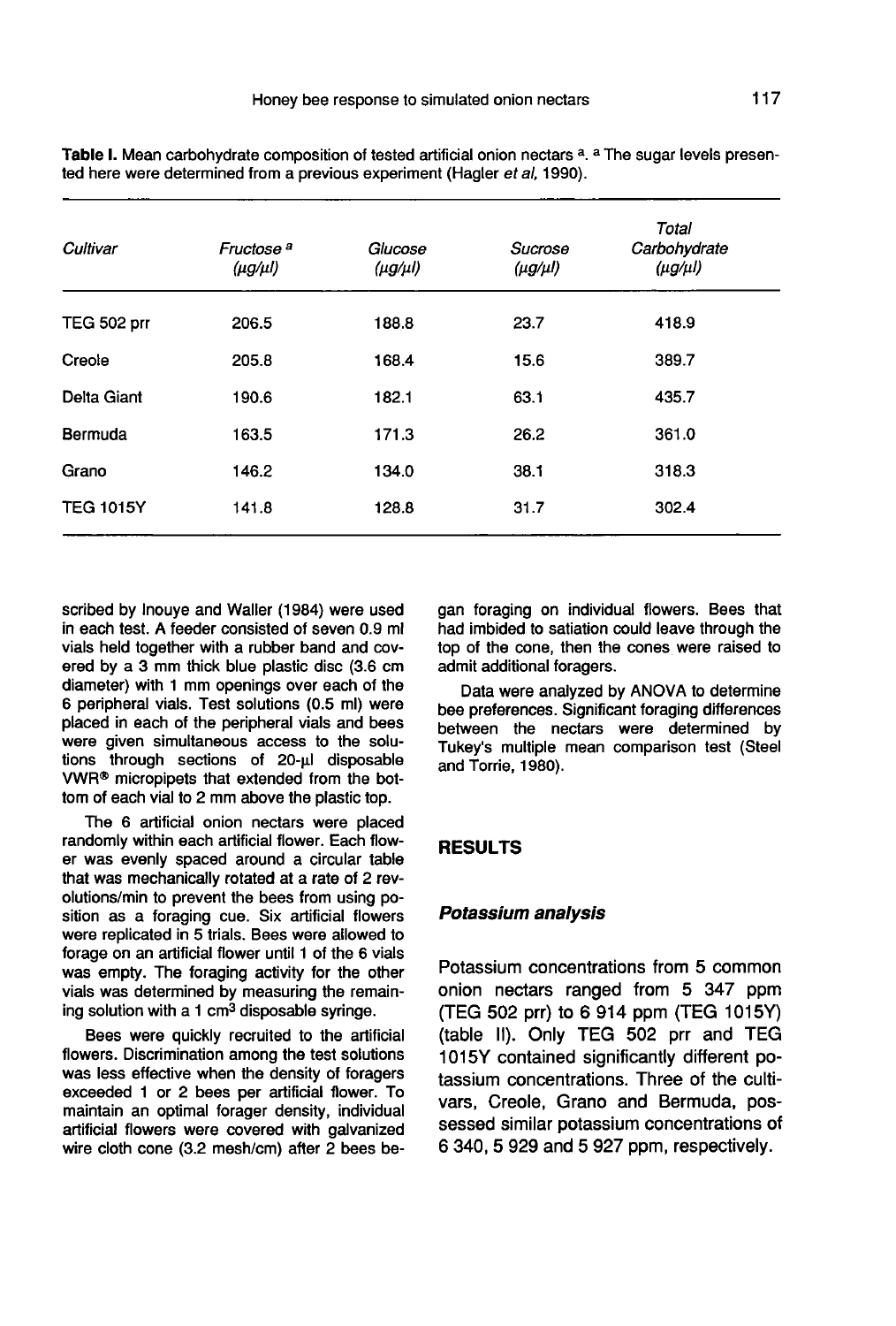| Cultivar         | n  | Potassium content (ppm) a<br>mean $(\pm SE)$ |           |    |  |
|------------------|----|----------------------------------------------|-----------|----|--|
| <b>TEG 1015Y</b> | 11 | 6914                                         | $(428)$ a |    |  |
| Creole           | 11 | 6340                                         | (217)     | ab |  |
| Grano            | 11 | 5929                                         | (314)     | ab |  |
| Bermuda          | 11 | 5927                                         | (479)     | ab |  |
| TEG 502 prr      | 11 | 5347                                         | (203)     | b  |  |

Table II. Onion nectar potassium concentration of 5 cultivars. <sup>a</sup> Means within columns followed by the same letter are not significantly different (Tukey's multiple mean comparison test,  $P < 0.05$ ).

#### Sugar and potassium bioassays

Bioassay results are shown in table III. Formulated "nectar" based on Delta Giant, the  $A$  cepa  $x$  (A fistulosum  $x$  A cepa) cross, was clearly preferred over the 5 cultivars of the common onion. Bees consumed 2-4 times more Delta Giant "nectar" than any of the A cepa simulated nectars, as indicated by the preference ratios (ie the total amount consumed divided by the amount of Delta Giant consumed) (table III). Delta Giant nectar possessed the lowest potassium content (1 269 ppm), and the highest carbohydrate reward (435.7 μg/μl) of all the nectars tested. All the A cepa formulations were less attractive as indicated by the low bee preference ratios (less than 0.54). TEG 502 prr was the most attractive A cepa formulation

Table III. Honey bee collection rates of the artificial onion nectars (maximum possible was 0.5 ml). a Means within columns followed by the same letter are not significantly different (Tukey's multiple mean comparison test,  $P < 0.05$ ). <sup>b</sup> Amount consumed / 0.39.

| Simulated<br>cultivar | n  | Amt consumed (ml) a<br>mean $(\pm SE)$ |             | Preference ratio b |
|-----------------------|----|----------------------------------------|-------------|--------------------|
| Delta Giant           | 30 | 0.39                                   | (0.04) a    | 1.00               |
| <b>TEG 502 prr</b>    | 30 | 0.21                                   | (0.03) b    | 0.54               |
| Creole                | 30 | 0.16                                   | $(0.02)$ bc | 0.41               |
| Bermuda               | 30 | 0.13                                   | $(0.02)$ bc | 0.33               |
| <b>TEG 1015Y</b>      | 30 | 0.10                                   | $(0.01)$ c  | 0.26               |
| Grano                 | 30 | 0.09                                   | $(0.01)$ c  | 0.23               |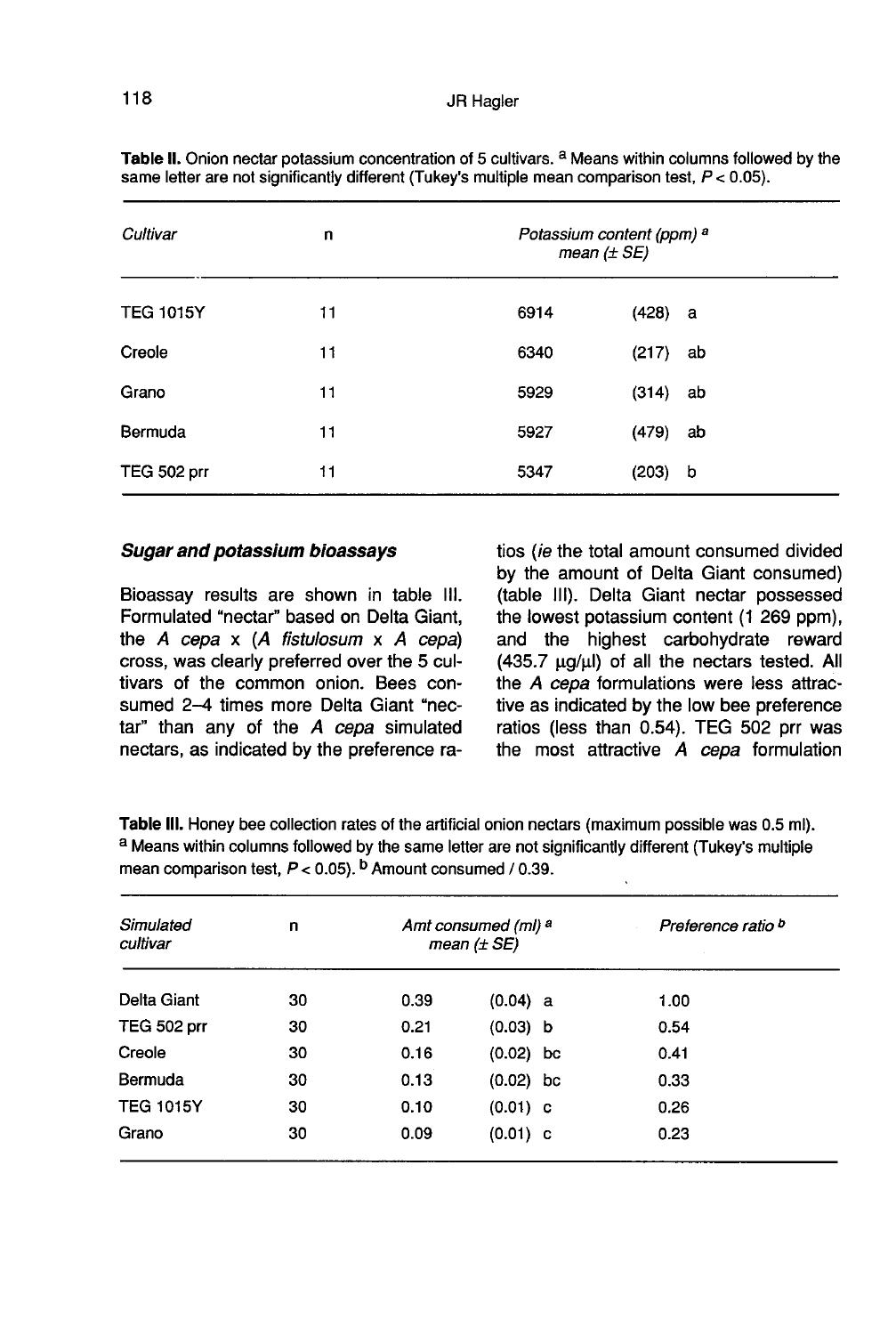(preference ratio 0.54), although only about half as attractive as Delta Giant. TEG 502 prr contained the lowest potassium content (5 347 ppm) and highest carbohydrate reward (418.9 μg/μl) of the A cepa artificial formulations that were tested. Grano and TEG 1015Y were clearly avoided by the foraging bees, as indicated by low preference ratios of 0.23 and 0.26, respectively. These cultivars contained high potassium concentrations coupled with low carbohydrate reward.

#### **DISCUSSION**

The potassium concentration of nectars from 5 A cepa cultivars ranged from 5 347 to 6 914 ppm. These concentrations are similar to those found in the flowers of the common onion, but about 10 times greater than in most competing flora (Waller, 1972). The effects of potassium concentration on the bee foraging activity suggests that high nectar potassium concentrations inhibit foraging by bees. High potassium concentration is a very important factor in explaining the reduced bee foraging activity in blooming onion fields.

Sugar composition analysis of the onion cultivars revealed that all six cultivars in this study have variable but adequate sugar concentrations that should attract and maintain foraging activity by pollinators (Hagler et al, 1990). Sensitivity to variable carbohydrate rewards may be a plausible explanation for the intervarietal differences in bee attraction seen among these A cepa cultivars in actual field situations.

Admittedly, this bioassay oversimplified the honey bee foraging process, as it only considered the variables of potassium and sugar. Nectars contain may other substances such as amino acids, phenolics, lipids, etc, that may affect the foraging process (Baker and Baker, 1975, 1983). Envi-

ronmental parameters such as the number of blooming plant species available in a given area, the caloric rewards of the species, the distribution and densities of the plants, and the morphologies of the flowers are not accounted for in this bioassay (Waddington, 1983). Furthermore, constraints imposed by the design of the artificial flowers does not account for honey bee foraging behaviors involving visual, tactile, and odor (i e marker pheromone) cues.

In summary, the results of this bioassay showed that bees were sensitive to both potassium and sugar concentrations present in nectar. High potassium concentrations had a repellent effect on bee foraging. However, when bees foraged on the potassium rich A cepa "nectars", they preferably selected artificial nectars of high carbohydrate reward. These data provide an explanation for the low bee visitation and pollen transport commonly seen in onion fields.

## ACKNOWLEDGMENTS

I would like to thank G Waller for use of the artificial flower feeders and C Verdugo and T Post for valuable technical assistance. Special thanks are extended to E Erickson, J Rieth, J Schmidt, and 2 anonymous reviewers for reviewing the manuscript. This research was funded by a USDA/ARS, Binational Agricultural Research and Development Grant # 4001-21020-001- 14R.

Résumé — Réponse de l'abeille à des nectars d'oignon simulés ayant des concentrations variables en sucres et en potassium. Un test biologique, utilisant un dispositif de fleur artificielle comme nourrisseur, a permis d'étudier la réponse de l'abeille à des nectars possédant les concentrations connues en potassium, glu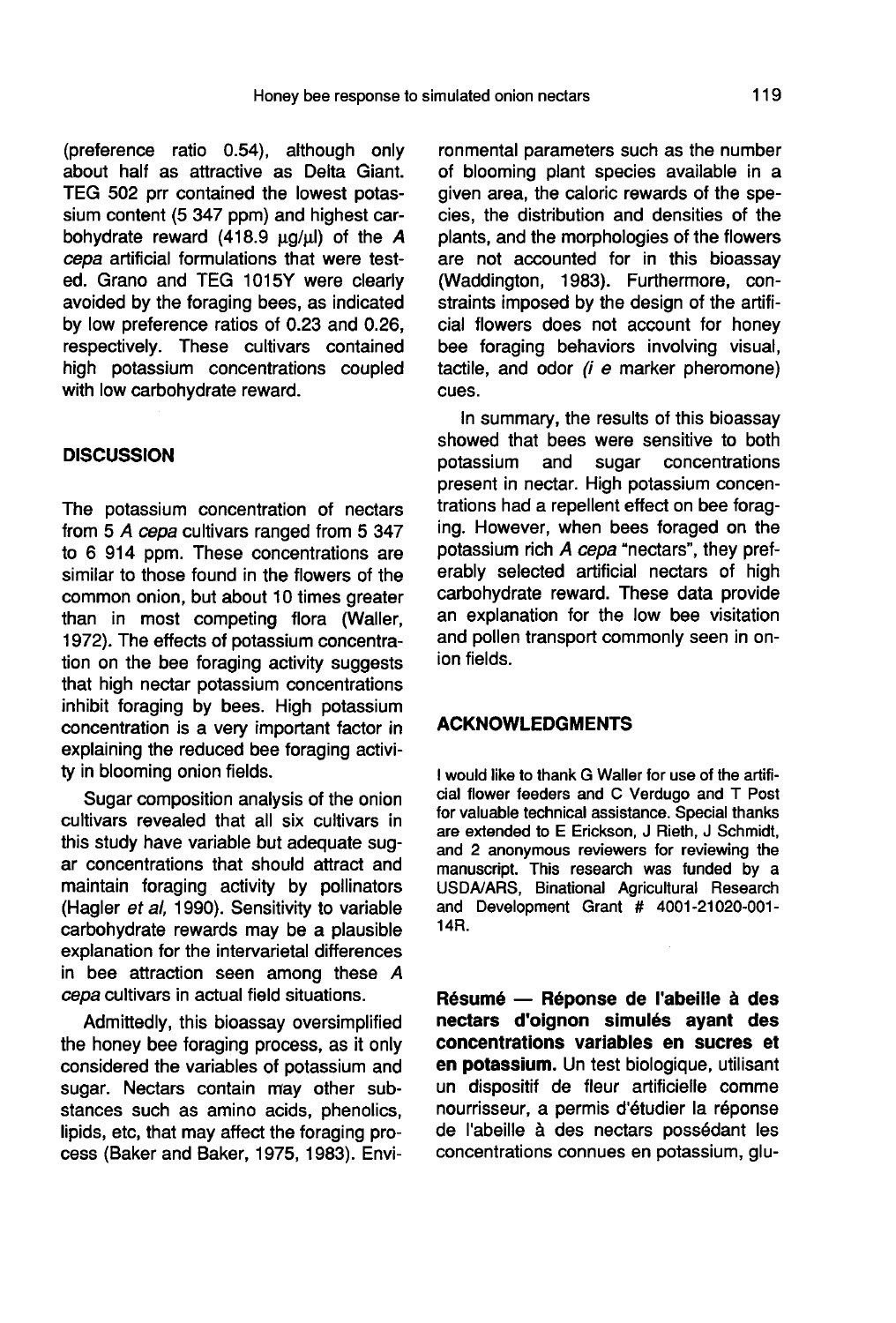cose, fructose et saccharose de divers nectars d'oignon communs. (La difficulté de pollinisation des cultures d'oignon à cause de la faible visite des butineuses constitue la raison de cette étude).

Les concentrations en glucose, fructose et saccharose avaient été déterminées pour chaque nectar des 6 cultivars d'oignon par chromatographie en phase gazeuse lors d'une expérience précédente (Hagler et al, 1989). Le tableau I en donne un résumé. Les concentrations en potassium du nectar de chaque cultivar d'oignon ont été déterminées par spectrophotométrie d'absorption atomique. Elles s'échelonnent de 5 347 ppm à 6 914 ppm (tableau II). Les résultats du test biologique avec les nectars simulés montrent que les abeilles butinent de préférence les nectars qui ont une faible teneur en potassium (tableau III). Les concentrations élevées en potassium, très courantes dans le nectar d'oignon, ont une action répulsive sur le butinage des abeilles. Lorsque les nectars simulés ont des concentrations en potassium à peu près équivalentes, les abeilles butinent préférentiellement ceux qui offrent une récompense en sucres plus élevée.

Ce test biologique confirme donc les observations faites en champ, selon lesquelles les fleurs d'oignon semblent moins attractives pour les abeilles que les fleurs de la plupart des plantes compétitives. Les analyses de sucres montrent que le nectar d'oignon a une récompense en sucre correcte qui devrait attirer les butineuses. Pourtant, dans ce test biologique, la faible consommation des nectars simulés d'oignon montrent que l'abeille discrimine très bien les nectars riches en potassium des autres.

Apis mellifica / nectar / attractivité / composition chimique / potassium / Allium cepa

Zusammenfassung — Die Reaktionen Honigbienen auf simulierten<br>el-Nektar mit verschiedenen Zwiebel-Nektar Konzentrationen von Zucker und Kalium. In dieser Arbeit wird ein Biotest beschrieben, in dem mittels eines<br>künstlichen Blüten-Futtergerätes die Blüten-Futtergerätes die Reaktion von Honigbienen auf Nektar mit<br>den bekannten Kalium-. Glukose-. Glukose-, Fruktose- und Sucrose-Konzentrationen von mehreren häufigen Zwiebel-Nektaren geprüft wird. (Anlaß für die Untersuchung<br>bildeten die Schwierigkeiten bei der bildeten die Schwierigkeiten bei Bestäubung von Zwiebelkulturen wegen des zu geringen Beflugs durch Honigbienen).

Die Konzentrationen von Glukose, Fruktose and Sucrose des Nektars jeder der sechs Zwiebelsorten wurden in einem früheren Versuch durch Gaschromatographie-Analyse bestimmt (Hagler et al, 1989). Eine Zusammenfassung wird in Tabelle I gegeben. Die Kalium-Konzentrationen jeder Zwiebelsorte wurden durch Atomabsorptions-Analyse bestimmt. Die Konzentrationen bewegten sich zwischen 5,347 und 6,914 ppm.

Die Ergebnisse des simulierten Zwiebelnektar-Biotests zeigten, daß die Bienen bevorzugt Kalium-armen Nektar sammelten (Tabelle III). Hohe Kalium-Konzentrationen, wie sie im Zwiebelnektar sehr häufig vorkommen, hatten auf die<br>Sammelaktivität der Bienen einen Sammelaktivität Repellent-Effekt. Wenn simulierte Nektare etwa denselben Kalium-Gehalt hatten, so wurde derjenige mit der höchsten Belohnung an Zuckern vorgezogen.

Zusammenfassend kann gesagt werden, daß dieser Biotest die Feldbeobachtungen bestätigt, daß Zwiebelblüten für Honigbienen weniger anziehend sind<br>als die Blüten von konkurrierenden von konkurrierenden Trachtpflanzen. Die Zuckeranalyse ergab, daß der Zwiebelnektar einen ausreichenden Zuckergehalt besitzt, um Trachtbienen